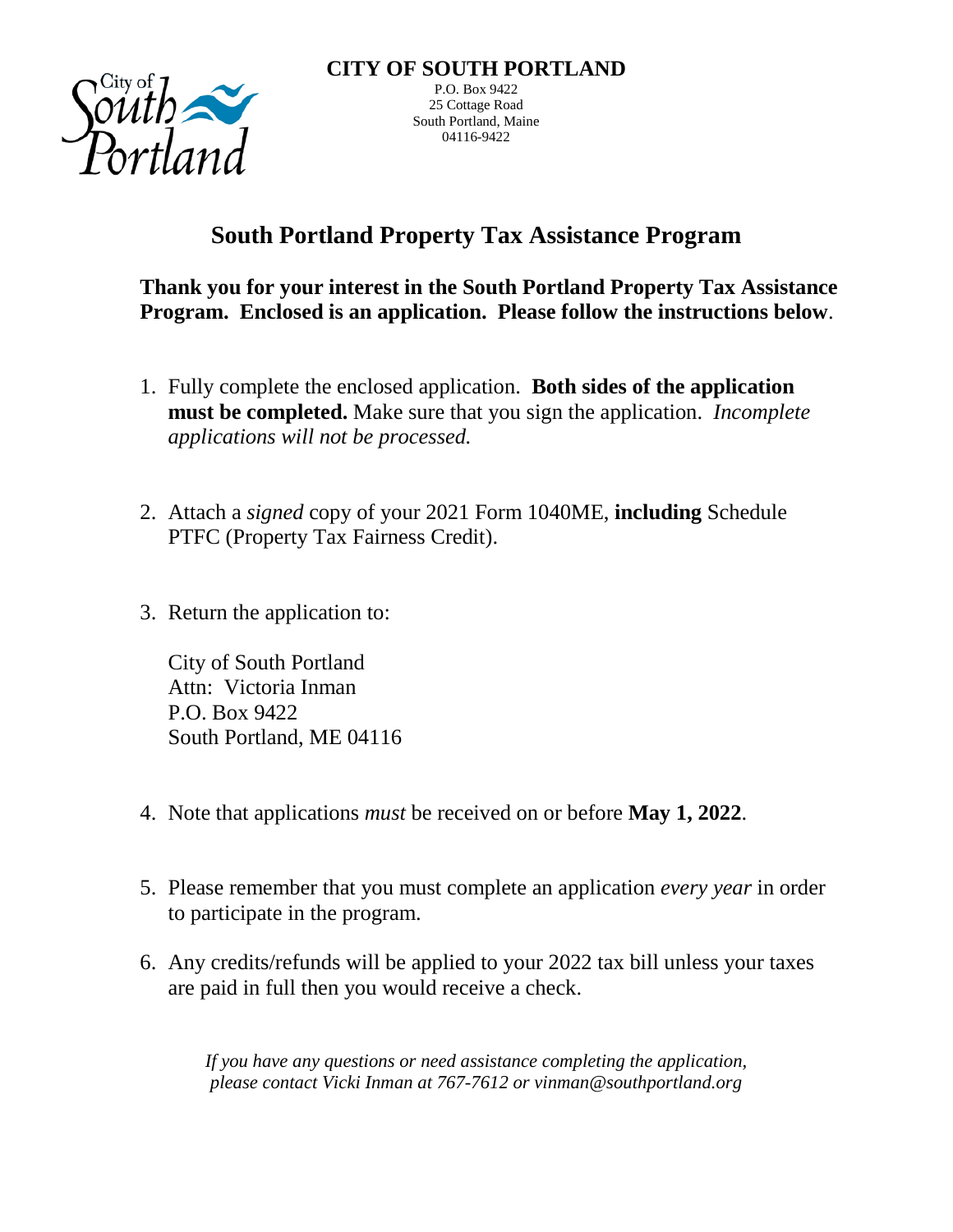## **Frequently Asked Questions**

*Do both applicants have to be over the age of 65?* No, as long as the first applicant is over the age of 65, the co-applicant can be under 65.

*What if I turn 65 later this year after the May 1st deadline?* You must be 65 on or before May 1st, 2022 to qualify for this year's program.

*What if I haven't filed my State Income Tax forms yet (Form 1040ME)?* You must wait until you have completed your 1040ME, including Schedule PTFC (Property Tax Fairness Credit) before you apply for the City's program.

*I rented for part of the year and owned my own home for part of the year. Am I eligible for a refund?* Yes, if you otherwise qualify. List the tax assessed for the part of the year you owned and occupied your own home and claim the amount of rent you paid for the portion of the year you rented. Remember that each home must have been your primary home during the part of the year you occupied the home.

*Do I have to provide my phone number and what will it be used for?* Yes, we must have a daytime phone number provided in case we have questions about your application. We will not call unless we require additional information. We will not give out your phone number to any other party or agency.

*Will I automatically be sent an application next year?* Yes, if you qualified for a refund this year, we will automatically send you an application next January.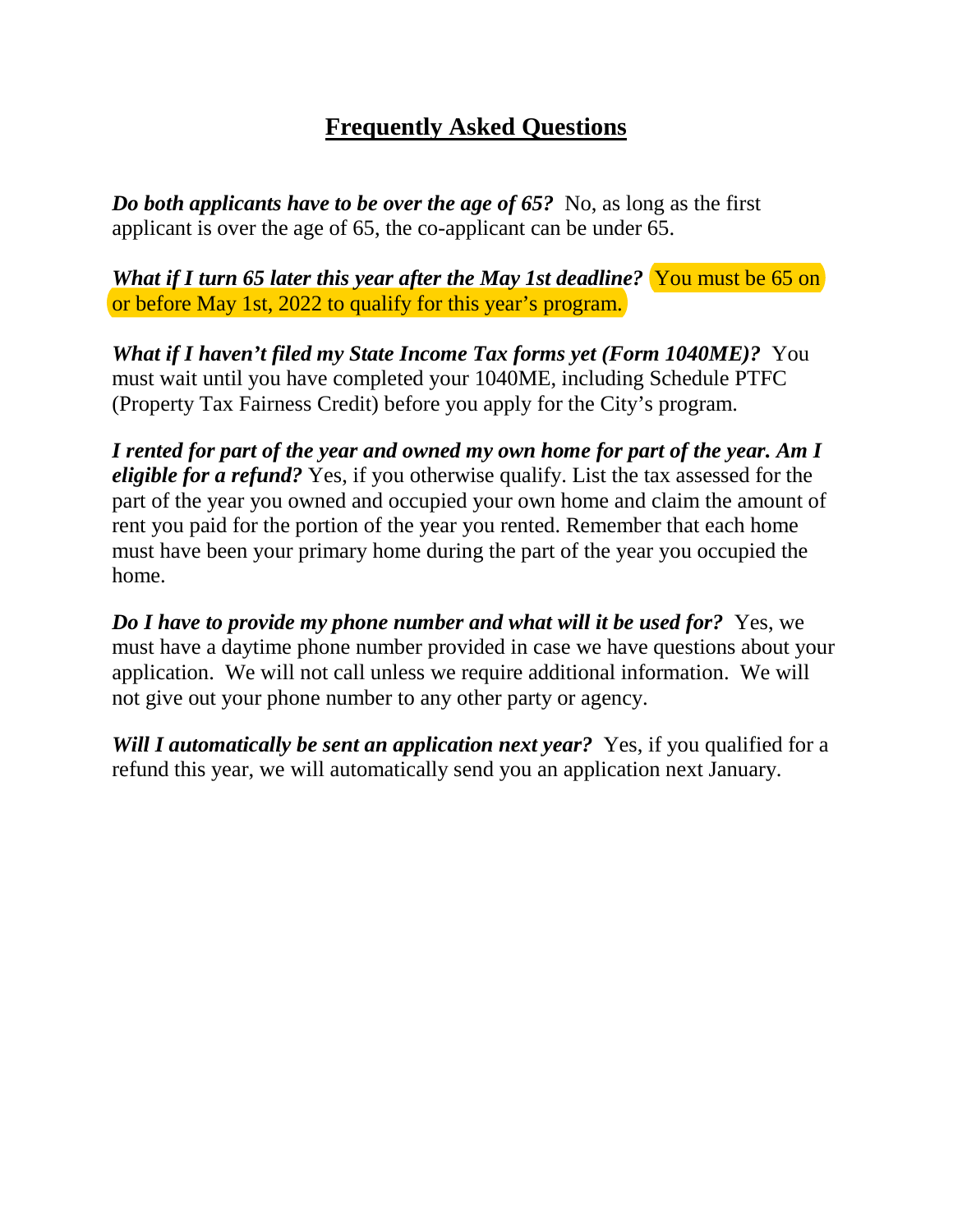

## **CITY OF SOUTH PORTLAND**

P.O. Box 9422 25 Cottage Road South Portland, Maine 04116-9422

Property Tax Assistance Program For Property Tax Assessed as of April 1, 2022 **Application Deadline – May 1, 2022**

| <b>Applicant's First Name</b>                           | МI | Last Name                 |  |
|---------------------------------------------------------|----|---------------------------|--|
| <b>Applicant's Social Security Number</b>               |    | Applicant's Date of Birth |  |
| Spouse's First Name                                     | MI | Last Name                 |  |
| <b>Spouse's Social Security Number</b>                  |    | Spouse's Date of Birth    |  |
| Mailing Address (P.O. Box, street and apartment number) |    |                           |  |

\_\_\_\_\_\_\_\_\_\_\_\_\_\_\_\_\_\_\_\_\_\_\_\_\_\_\_\_\_\_\_\_\_\_\_ \_\_\_\_\_ \_\_\_\_\_\_\_\_\_\_\_

*City State Zip Code*

\_\_\_\_\_\_\_\_\_\_\_\_\_\_\_\_\_\_\_\_\_\_\_\_\_\_\_\_\_\_\_\_\_\_\_ *Daytime Telephone Number*

## **PLEASE TURN PAGE OVER AND FILL OUT OTHER SIDE**